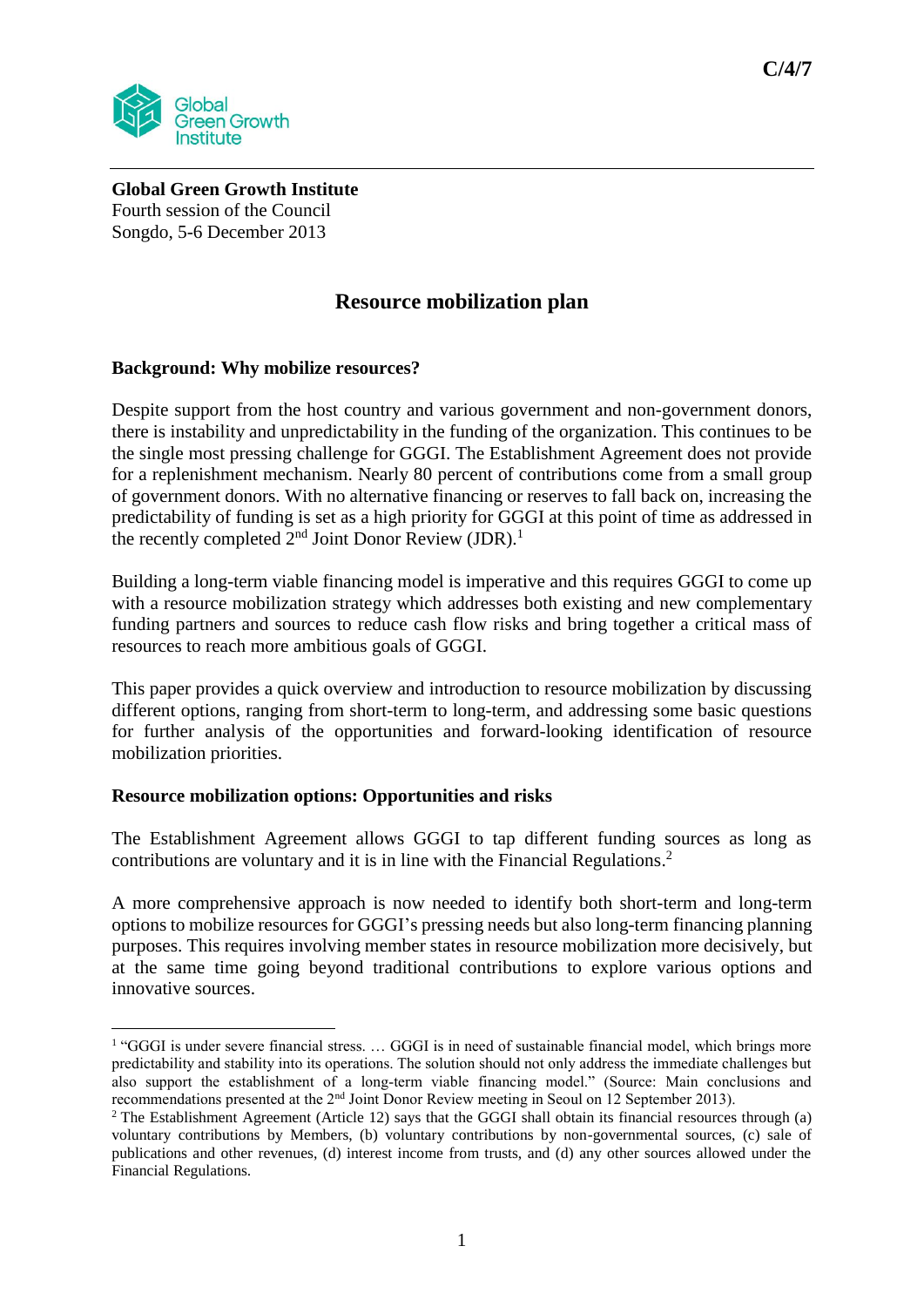# **Mobilizing support from member states**

The main resources of GGGI derive from core donors' voluntary contributions. As shown in Chart 1 below, this amount is estimated at USD 30.1 million for core and USD 9.1 million for earmarked in 2013. The funding level for 2014 is pending the development of new MOUs.<sup>3</sup>

Now that lots of uncertainty is lingering around payment timing of contributions, liquidity will become a great concern during the first half of 2014. Assuming timely payment of outstanding contributions for 2013 (\$5 million each from Korea and Norway), GGGI`s liquidity for core activities will go down from \$11 million to \$1.5 million during  $O1 2014<sup>4</sup>$ . This level is barely enough to cover staff`s salaries, benefits and office rent only for the month of April. Without any subsequent funding, GGGI`s operations is likely to face a risk of suspension. Liquidity outlook for earmarked activities seems even grimmer and additional funding must come before end of 2013.<sup>5</sup>

As for increasing core funds, several measures can be taken simultaneously, i.e., (a) to increase the amount provided by the current donors; (b) to increase the number of donors providing core funds; and (c) establishing different types of core funding mechanisms, such as facilities that core funders can contribute to for special purposes (trust funds). These options are not necessarily mutually exclusive and the last one may be open to non-core funders, including those countries where GGGI has field operations. Across all funding sources, GGGI should ensure that they can qualify, where appropriate, as developed countries` commitments to support climate action, under current and future regimes regulating the nature of developed countries' contribution to climate finance<sup>6</sup>.





 $\overline{a}$ 

<sup>3</sup> Korea, Demark, Australia and UK.

<sup>4</sup> An average monthly expenditure for core activities from Q4 2013 to Q1 2014 is \$3.3 million. This is made of average operational costs of \$2.3 million and an extra \$1 million to cover office expansion, ERP and other high value outsourcing commitments concentrated towards the annual financial closing. After Q1 2014, an average monthly operational cost will be \$2.5 million with a headcount increasing from 102 in O4 2013 to 120. <sup>5</sup> An average monthly expenditure for earmarked activities in O4 2013 is \$2.5 million due to concentration of high value outsourcing commitments amounting to \$6.5 million. \$4.3 million of this total is for UAE projects which cannot be covered without immediate additional funding.

<sup>6</sup> For example, as part of the post fast-start climate finance regime.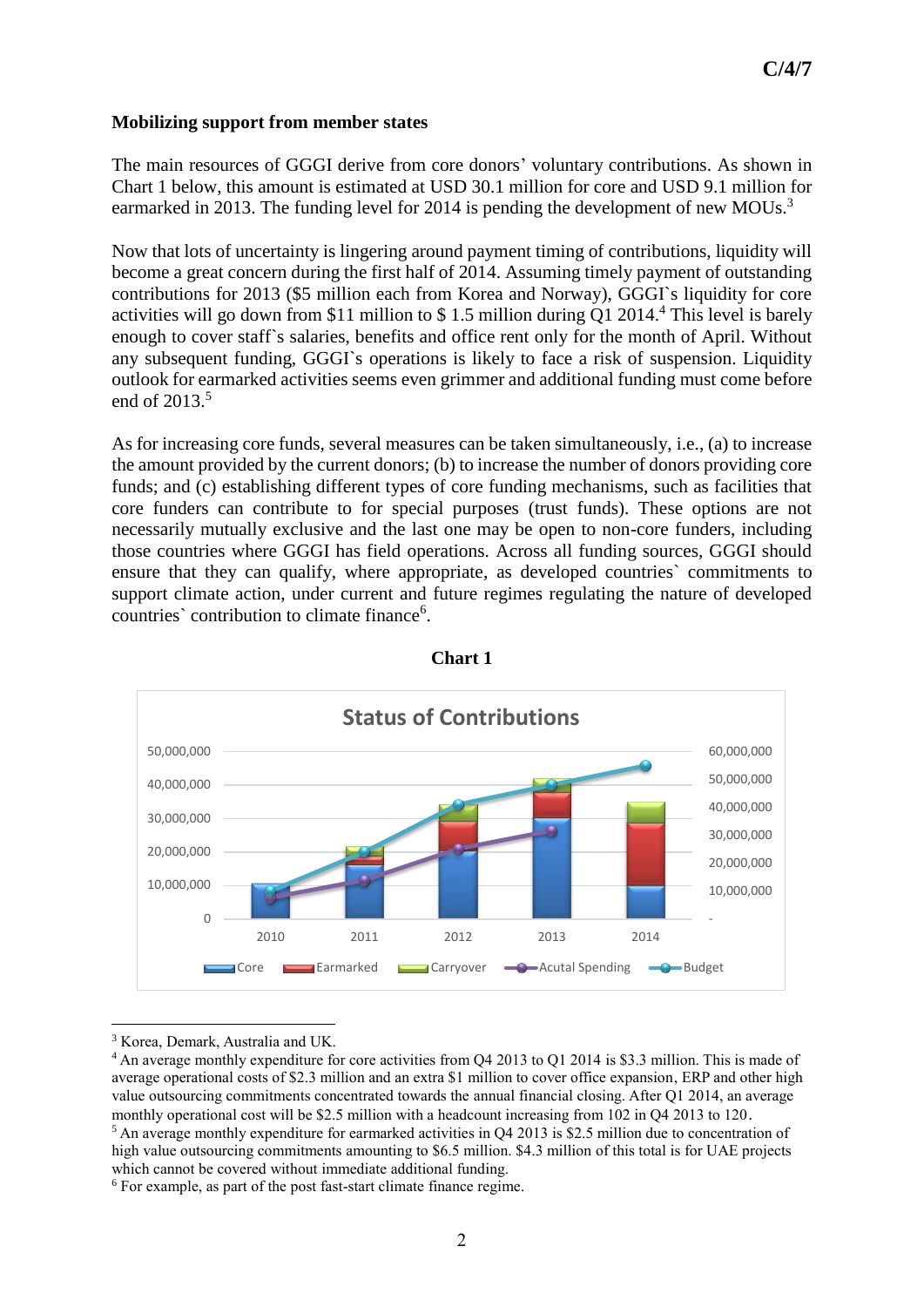The second source of potential funding is from participating members. This reflects the Council Strategy Workshop discussion on all member states as investors in the organization. Middleincome countries can play a new role, i.e., they are increasingly becoming contributors to a number of other international organizations. Even low-income countries already contribute to a shared goal of resource mobilization for Global Fund, International Development Association (World Bank`s concessionary fund), International Fund for Agricultural Development and UNITAID.<sup>7</sup> GGGI can create ad-hoc vehicles to utilize contributions from participating members, perhaps focusing on the more concessional support activities (i.e. GGP&I projects in the lowest income countries).

Coordinated efforts<sup>8</sup> amongst the Assembly, the Council and the Secretariat will be essential to encourage increasing funding in the suggested areas.

#### **In-kind contributions**

**.** 

In addition to financial resources, a wide range of in-kind contributions from the donor group should be explored.<sup>9</sup> Many government and non-government donors are already providing inkind contributions such as human resources, volunteer time, goods and services, equipment, premises for office, technical assistance, sponsorships, joint promotions and cause-related marketing and communication. These contributions, which are common across international organizations, should be encouraged and better monitored and structured in the organization.

#### **Medium term funding measures**

In the medium term, we need to establish more sustainable financing mechanisms such as trust funds or other facilities to which members and non-members can contribute. Mobilized resources can include grants, guarantees and other financing commitments that will collectively enhance both current and future funding for GGGI's operations. Funds raised should be managed wisely and transparently, to ensure that they can help cover the administrative cost of managing those vehicles while retaining the highest standards of accountability. Council members should have an active role in approaching bilateral, multilateral and even private donors such as KSP (Knowledge Sharing Program in Korea), SIDA (Sweden), CIDA (Canada), GIZ (Germany), JICA (Japan), Asian Development Bank, IFAD, Inter-American Development Bank, Islamic Development Bank, ITTO<sup>10</sup>, OPEC Fund, Gates Foundation, etc.<sup>11</sup>

<sup>7</sup> UNITAID has raised over half of its funds in the last five years through the air ticket levy. Nine countries including low income countries in Africa have implemented the air ticket levy to contribute to financing international development.

<sup>&</sup>lt;sup>8</sup> This includes improving timeliness of contribution payments through written pledges with a clearly stated encashment schedule and reporting delayed payments as arrears to raise donors` awareness.

<sup>&</sup>lt;sup>9</sup> For example, UNHCR raised \$11.6 million worth of in kind-contributions in 2012 in addition to 26 junior professional officers sponsored by its member states.

<sup>&</sup>lt;sup>10</sup> ITTO (International Tropical Timber Organization) has funded more than 1,000 project, pre-projects and activities valued at over \$400 million. Recently funded projects include REDD+ Feasibility Study 2012 carried out in Indonesia. ITTO is also active in Amazon Cooperation Treaty Organization countries, i.e., Brazil, Columbia, Guyana and Peru where GGP&I work stream is ongoing.

<sup>&</sup>lt;sup>11</sup> Approaching new donors can be combined with marketing activities using research publications, soliciting sponsors for GGP&I or research projects, or hosting training workshops and conferences. These activities do not have immediate financial impact but can be effective to make GGGI`s cause known, raise awareness of a thematic issue, introduce a new program, create a positive image of the organization, outreach to new donor community, enhance stakeholder cohesiveness and mobilize new constituency.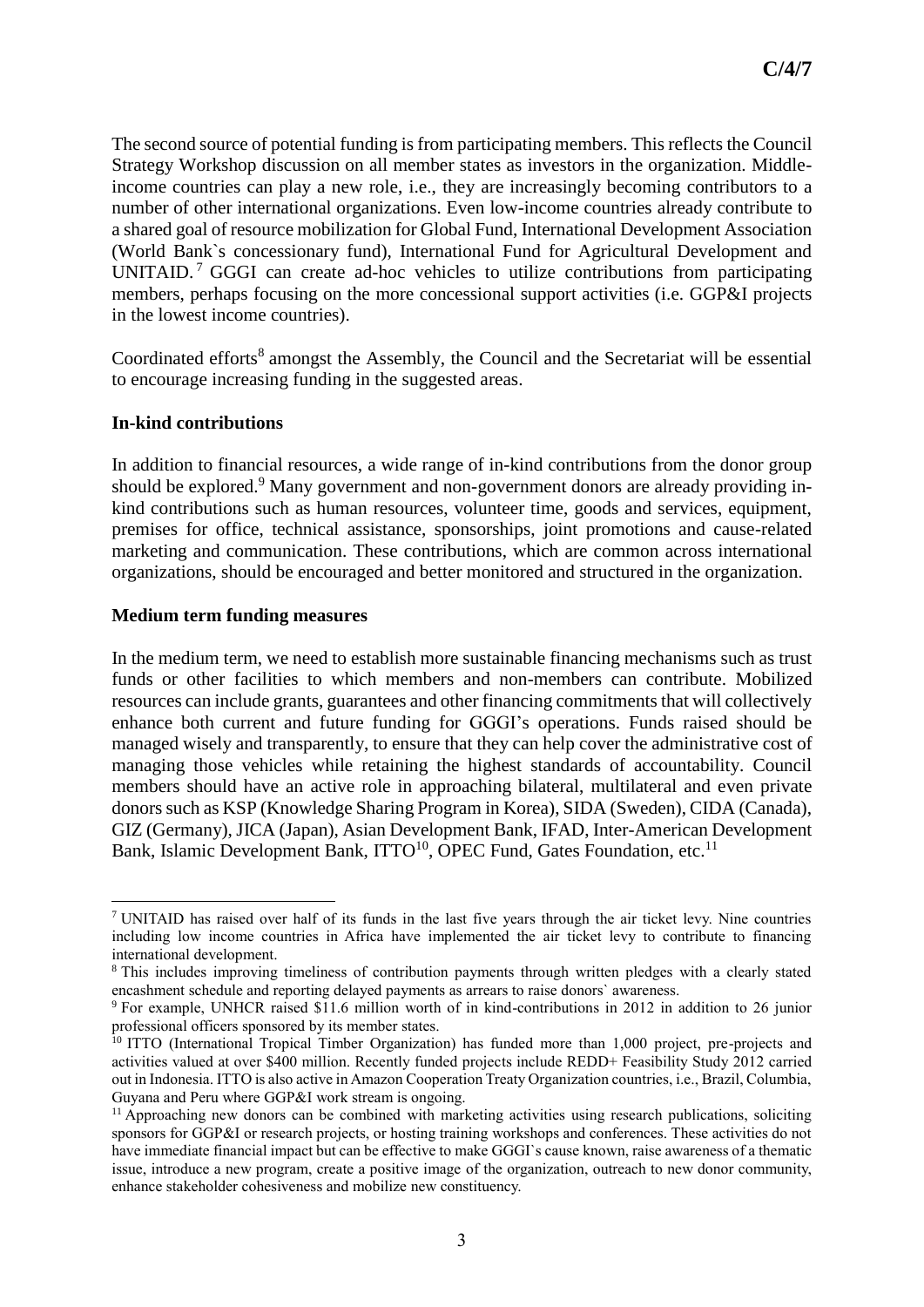## **Private sector partnership**

The private sector is a key driver of Green Growth and therefore outreach to the private sector will be pursued around issues and themes where the private sector is key in providing a solution to concrete circumstances. GGGI also engages with the financial sector in order to address the mobilization of private capital for green growth related activity. While earlier visions for GGGI saw private contributions as a substantial component of the organization's funding base, this now seems unlikely to be the case. Private capital requires returns that GGGI cannot generate without risk of compromise to its independence. This would undermine the capacity for GGGI to be accepted as a trusted adviser to partner governments, a critical element of our business model. This is not to suggest that support from business will be ruled out. From time to time circumstances may favor such collaboration, especially for conferences and knowledge sharing.

## **Climate financing mechanism**

GGGI should also explore and integrate the existing and emerging climate financing mechanisms such as existing fast-start resources pledged by developed countries and post-fast start financing sources that are likely to emerge over the next year.<sup>12</sup> In the context of the architecture taking shape for global climate finance, close collaboration with the Green Climate Fund (GCF) is an important opportunity for GGGI. GGGI can play an important role in assessing and validating the preparedness and readiness of recipient countries to receive funds for various climate change interventions. Activities carried out in this area with the GCF and others can also become a potential source of funding for GGGI in the long run.

# **Way forward: Where does GGGI resource mobilization start and end?**

Resource mobilization is indeed a challenging professional exercise, demanding a mix of knowledge, experience and skills. Additionally liquidity outlook makes resource mobilization indeed a pressing need at this point of time. This means that resource mobilization requires a swift team effort and its responsibility needs to be shared by the Chairman and the Council, the management and the resource mobilization team or task force.

GGGI's offices and in-country teams have close relationships with donors and other partners and will be required to take a greater role in resource mobilization by liaising directly with donors. However, care must be taken that donors are not approached by several parts of the organization at the same time or are overlooked. Therefore, the roles of the Council, the management, the resource mobilization team need to be clearly defined and communicated internally.

Resource mobilization is a fundamental component to project and program delivery and impact and needs to be firmly linked with the project and program cycle. Furthermore, as raised by the JDR, it is imperative to put in place internal systems and processes that enable resource mobilization efforts. This is essential for opportunities, risks and contingency analysis of different resource mobilization options, prioritization and setting funding targets by donor and funding source category.

<sup>1</sup> <sup>12</sup> Developed countries have pledged fast-start resources of \$30 billion from 2010 to 2012, with a further target approaching \$100 billion by 2020.